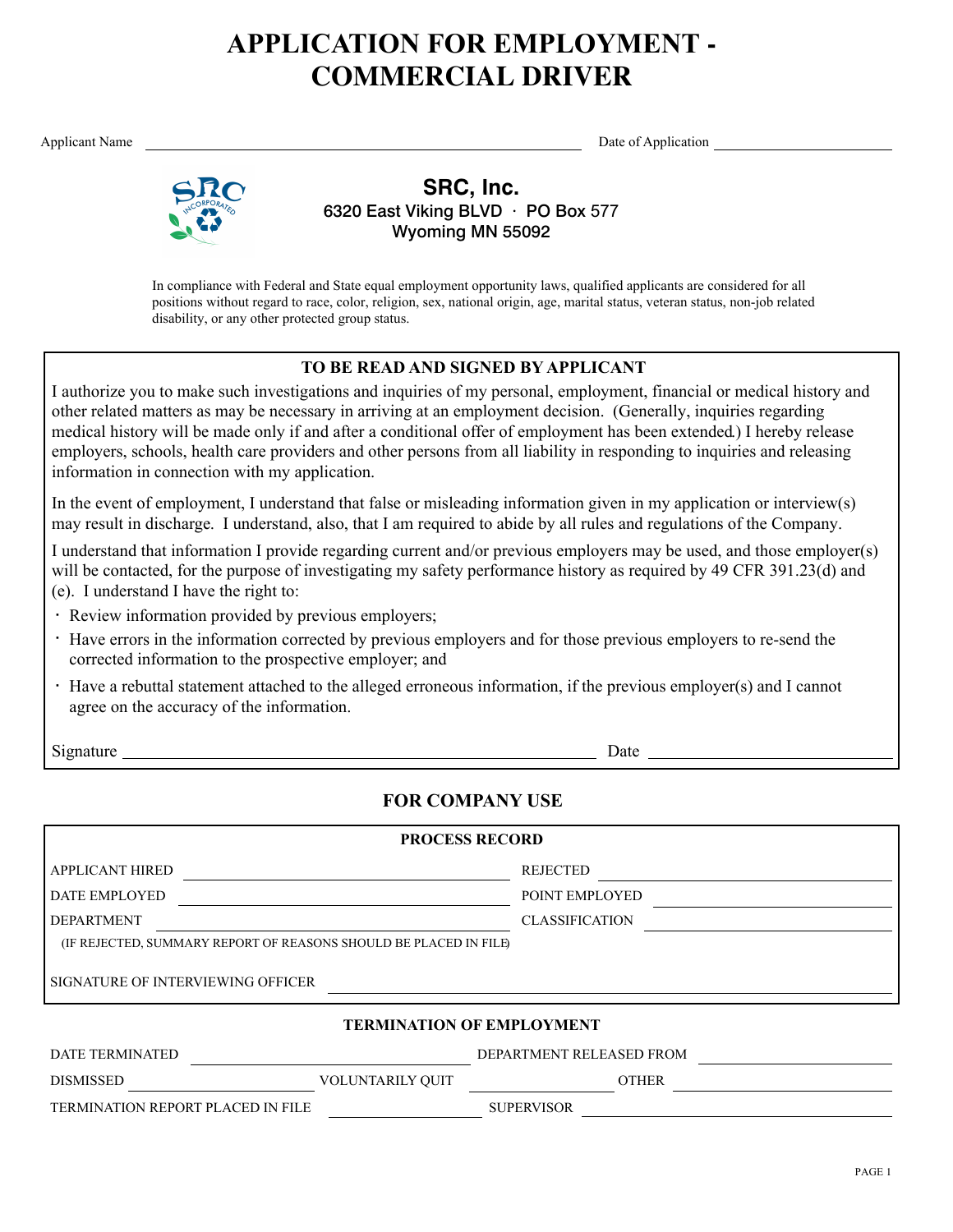### **APPLICANT TO COMPLETE**

(answer all questions - please print)

|                                                                  | Position(s) Applied for                                   |          |                                                                       |                                                                                                                                                  |                     |
|------------------------------------------------------------------|-----------------------------------------------------------|----------|-----------------------------------------------------------------------|--------------------------------------------------------------------------------------------------------------------------------------------------|---------------------|
| Name                                                             |                                                           |          |                                                                       | Social Security No.                                                                                                                              |                     |
| Last                                                             |                                                           | First    | Middle                                                                |                                                                                                                                                  |                     |
|                                                                  | List your addresses of residency for the past 3 years.    |          |                                                                       |                                                                                                                                                  |                     |
| <b>Current Address</b>                                           |                                                           |          |                                                                       |                                                                                                                                                  |                     |
|                                                                  | Street                                                    |          |                                                                       | City                                                                                                                                             |                     |
|                                                                  |                                                           |          | Phone                                                                 |                                                                                                                                                  | How Long?           |
|                                                                  | State                                                     | Zip Code |                                                                       |                                                                                                                                                  | vr./mo.             |
| Previous                                                         |                                                           |          |                                                                       |                                                                                                                                                  | How Long?           |
| Addresses                                                        | Street                                                    |          | City                                                                  | State & Zip Code                                                                                                                                 | yr/mo.              |
|                                                                  |                                                           |          |                                                                       |                                                                                                                                                  | How Long?           |
|                                                                  | Street                                                    |          | <b>City</b>                                                           | State & Zip Code                                                                                                                                 | yr./mo.             |
|                                                                  |                                                           |          |                                                                       |                                                                                                                                                  | How Long?<br>yr/mo. |
|                                                                  | Street                                                    |          | City                                                                  | State & Zip Code                                                                                                                                 |                     |
|                                                                  | Do you have the legal right to work in the United States? |          |                                                                       |                                                                                                                                                  |                     |
| Date of Birth                                                    |                                                           |          |                                                                       | Can you provide proof of age?                                                                                                                    |                     |
| (Required for Commerical Drivers)                                |                                                           |          |                                                                       |                                                                                                                                                  |                     |
|                                                                  |                                                           |          |                                                                       |                                                                                                                                                  |                     |
| Dates: From                                                      | $\overline{\phantom{a}}$ To $\overline{\phantom{a}}$      |          |                                                                       | <u> 1989 - Andrea State Barbara, amerikan personal di sebagai personal di sebagai personal di sebagai personal di</u><br>Rate of Pay<br>Position |                     |
| Reason for leaving                                               |                                                           |          |                                                                       |                                                                                                                                                  |                     |
|                                                                  |                                                           |          | Are you now employed? If not, how long since leaving last employment? |                                                                                                                                                  |                     |
|                                                                  |                                                           |          |                                                                       |                                                                                                                                                  |                     |
| Who referred you?                                                |                                                           |          |                                                                       | Rate of pay expected                                                                                                                             |                     |
| Have you ever been bonded?<br>(Answer only if a job requirement) |                                                           |          | <u> 1980 - Andrea Stadt, amerikansk politiker (d. 1980)</u>           | Name of bonding company                                                                                                                          |                     |
|                                                                  | Have you ever been convicted of a felony?                 |          |                                                                       |                                                                                                                                                  |                     |
|                                                                  |                                                           |          |                                                                       | If yes, please explain fully on a seperate sheet of paper. Conviction of a crime is not an automatic bar to employment - all                     |                     |

Is there any reason you might be unable to perform the functions of the job for which you have applied [as described in the attached job description]?

If yes, explain if you wish.

#### **EMPLOYMENT HISTORY**

All driver applicants to drive in interstate commerce must provide the following information on all employers during the preceeding 3 years. List complete mailing address, street number, city, state, and zip code. Applicants to drive a commercial motor vehicle\* in intrastate or interstate commerce shall also provide an additional 7 years' information on those employers for whom the applicant operated such vehicle.

(NOTE: List employers in reverse order starting with the most recent. Add another sheet as necessary.)

|                                                             | <b>EMPLOYER</b> |                                                                                                                                 | <b>DATE</b>                                   |
|-------------------------------------------------------------|-----------------|---------------------------------------------------------------------------------------------------------------------------------|-----------------------------------------------|
| <b>NAME</b>                                                 |                 |                                                                                                                                 | <b>FROM</b><br>TО<br>YR.<br>YR.<br>MO.<br>MO. |
| <b>ADDRESS</b>                                              |                 |                                                                                                                                 | <b>POSITION HELD</b>                          |
| <b>CITY</b>                                                 | <b>STATE</b>    | ZIP                                                                                                                             | SALARY/WAGE                                   |
| <b>CONTACT PERSON</b>                                       |                 | <b>PHONE NUMBER</b>                                                                                                             | <b>REASON FOR LEAVING</b>                     |
| WERE YOU SUBJECT TO THE FMCSRs <sup>†</sup> WHILE EMPLOYED? |                 | $\Box$ YES<br>$\Box$ NO                                                                                                         |                                               |
| AND ALCOHOL TESTING REQUIREMENTS OF 49 CFR PART 40?         |                 | WAS YOUR JOB DESIGNATED AS A SAFETY-SENSITIVE FUNCTION IN ANY DOT-REGULATED MODE SUBJECT TO THE DRUG<br>$\Box$ YES<br>$\Box$ NO |                                               |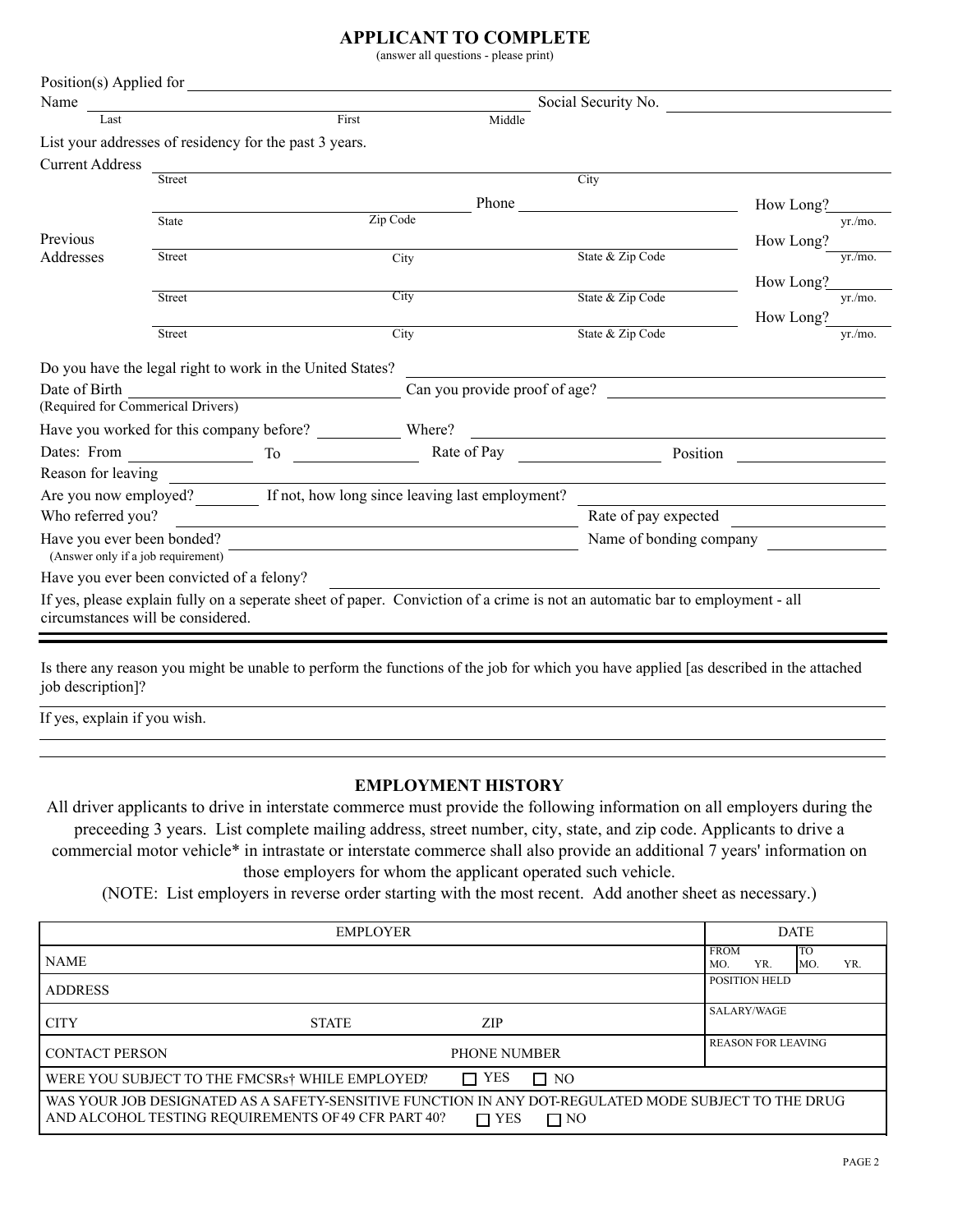#### **EMPLOYMENT HISTORY (continued)**

|                                                        | <b>EMPLOYER</b>                                                                                                    |                                                    | <b>DATE</b>                                                                                          |
|--------------------------------------------------------|--------------------------------------------------------------------------------------------------------------------|----------------------------------------------------|------------------------------------------------------------------------------------------------------|
| <b>NAME</b>                                            |                                                                                                                    |                                                    | <b>FROM</b><br><b>TO</b><br>YR.<br>MO.<br>YR.<br>MO.                                                 |
| <b>ADDRESS</b>                                         |                                                                                                                    |                                                    | <b>POSITION HELD</b>                                                                                 |
| <b>CITY</b>                                            | <b>STATE</b>                                                                                                       | ZIP                                                | SALARY/WAGE                                                                                          |
| <b>CONTACT PERSON</b>                                  |                                                                                                                    | PHONE NUMBER                                       | <b>REASON FOR LEAVING</b>                                                                            |
|                                                        | WERE YOU SUBJECT TO THE FMCSRs <sup>†</sup> WHILE EMPLOYED?                                                        | $\Box$ YES<br>$\Box$ NO                            |                                                                                                      |
|                                                        | AND ALCOHOL TESTING REQUIREMENTS OF 49 CFR PART 40?                                                                | $\Box$ YES<br>$\Box$ NO                            | WAS YOUR JOB DESIGNATED AS A SAFETY-SENSITIVE FUNCTION IN ANY DOT-REGULATED MODE SUBJECT TO THE DRUG |
|                                                        | <b>EMPLOYER</b>                                                                                                    |                                                    | <b>DATE</b>                                                                                          |
| <b>NAME</b>                                            |                                                                                                                    |                                                    | <b>FROM</b><br><b>TO</b><br>YR.<br>MO.<br>YR.<br>MO.                                                 |
| <b>ADDRESS</b>                                         |                                                                                                                    |                                                    | POSITION HELD                                                                                        |
| <b>CITY</b>                                            | <b>STATE</b>                                                                                                       | ZIP                                                | SALARY/WAGE                                                                                          |
| <b>CONTACT PERSON</b>                                  |                                                                                                                    | PHONE NUMBER                                       | <b>REASON FOR LEAVING</b>                                                                            |
|                                                        | WERE YOU SUBJECT TO THE FMCSRs† WHILE EMPLOYED?                                                                    | $\Box$ YES<br>$\Box$ NO                            |                                                                                                      |
|                                                        | AND ALCOHOL TESTING REQUIREMENTS OF 49 CFR PART 40?                                                                | $\Box$ YES<br>$\Box$ NO                            | WAS YOUR JOB DESIGNATED AS A SAFETY-SENSITIVE FUNCTION IN ANY DOT-REGULATED MODE SUBJECT TO THE DRUG |
|                                                        | <b>EMPLOYER</b>                                                                                                    |                                                    | <b>DATE</b>                                                                                          |
| <b>NAME</b>                                            |                                                                                                                    |                                                    | <b>FROM</b><br><b>TO</b><br>YR.<br>MO.<br>MO.<br>YR.                                                 |
| <b>ADDRESS</b>                                         |                                                                                                                    |                                                    | POSITION HELD                                                                                        |
| <b>CITY</b>                                            | <b>STATE</b>                                                                                                       | ZIP                                                | SALARY/WAGE                                                                                          |
| <b>CONTACT PERSON</b>                                  |                                                                                                                    | PHONE NUMBER                                       | <b>REASON FOR LEAVING</b>                                                                            |
|                                                        | WERE YOU SUBJECT TO THE FMCSRs <sup>†</sup> WHILE EMPLOYED?<br>AND ALCOHOL TESTING REQUIREMENTS OF 49 CFR PART 40? | $\Box$ YES<br>$\Box$ NO<br>$\Box$ YES<br>$\Box$ NO | WAS YOUR JOB DESIGNATED AS A SAFETY-SENSITIVE FUNCTION IN ANY DOT-REGULATED MODE SUBJECT TO THE DRUG |
|                                                        | EMPLOYER                                                                                                           |                                                    | <b>DATE</b>                                                                                          |
| <b>NAME</b>                                            |                                                                                                                    |                                                    | <b>TO</b><br><b>FROM</b><br>MO.<br>YR.<br>YR.<br>MO.                                                 |
| <b>ADDRESS</b>                                         |                                                                                                                    |                                                    | POSITION HELD                                                                                        |
| <b>CITY</b>                                            | <b>STATE</b>                                                                                                       | ZIP                                                | SALARY/WAGE                                                                                          |
| <b>CONTACT PERSON</b>                                  |                                                                                                                    | PHONE NUMBER                                       | <b>REASON FOR LEAVING</b>                                                                            |
|                                                        | WERE YOU SUBJECT TO THE FMCSRs† WHILE EMPLOYED?<br>AND ALCOHOL TESTING REQUIREMENTS OF 49 CFR PART 40?             | $\Box$ YES<br>$\Box$ NO<br>$\Box$ YES<br>$\Box$ NO | WAS YOUR JOB DESIGNATED AS A SAFETY-SENSITIVE FUNCTION IN ANY DOT-REGULATED MODE SUBJECT TO THE DRUG |
|                                                        | <b>EMPLOYER</b>                                                                                                    |                                                    | <b>DATE</b>                                                                                          |
|                                                        |                                                                                                                    |                                                    | <b>TO</b><br><b>FROM</b><br>YR.<br>MO.<br>YR.<br>MO.<br>POSITION HELD                                |
| <b>NAME</b>                                            |                                                                                                                    |                                                    |                                                                                                      |
|                                                        |                                                                                                                    |                                                    |                                                                                                      |
|                                                        | <b>STATE</b>                                                                                                       | ZIP                                                | SALARY/WAGE                                                                                          |
| <b>ADDRESS</b><br><b>CITY</b><br><b>CONTACT PERSON</b> | WERE YOU SUBJECT TO THE FMCSRs <sup>†</sup> WHILE EMPLOYED?                                                        | PHONE NUMBER<br>$\Box$ YES<br>$\Box$ NO            | <b>REASON FOR LEAVING</b>                                                                            |

† The Federal Motor Carrier Safety Regulations (FMCSRs) apply to anyone operating a motor vehicle on a highway in interstate commerce to transport passengers or property when the vehicle: (1) weighs or has a GVWR of 10,001 pounds or more, (2) is designed or used to transport 8 or more passengers (including the driver), OR (3) is of any size and is used to transport hazardous materials in a quantity requiring placarding.